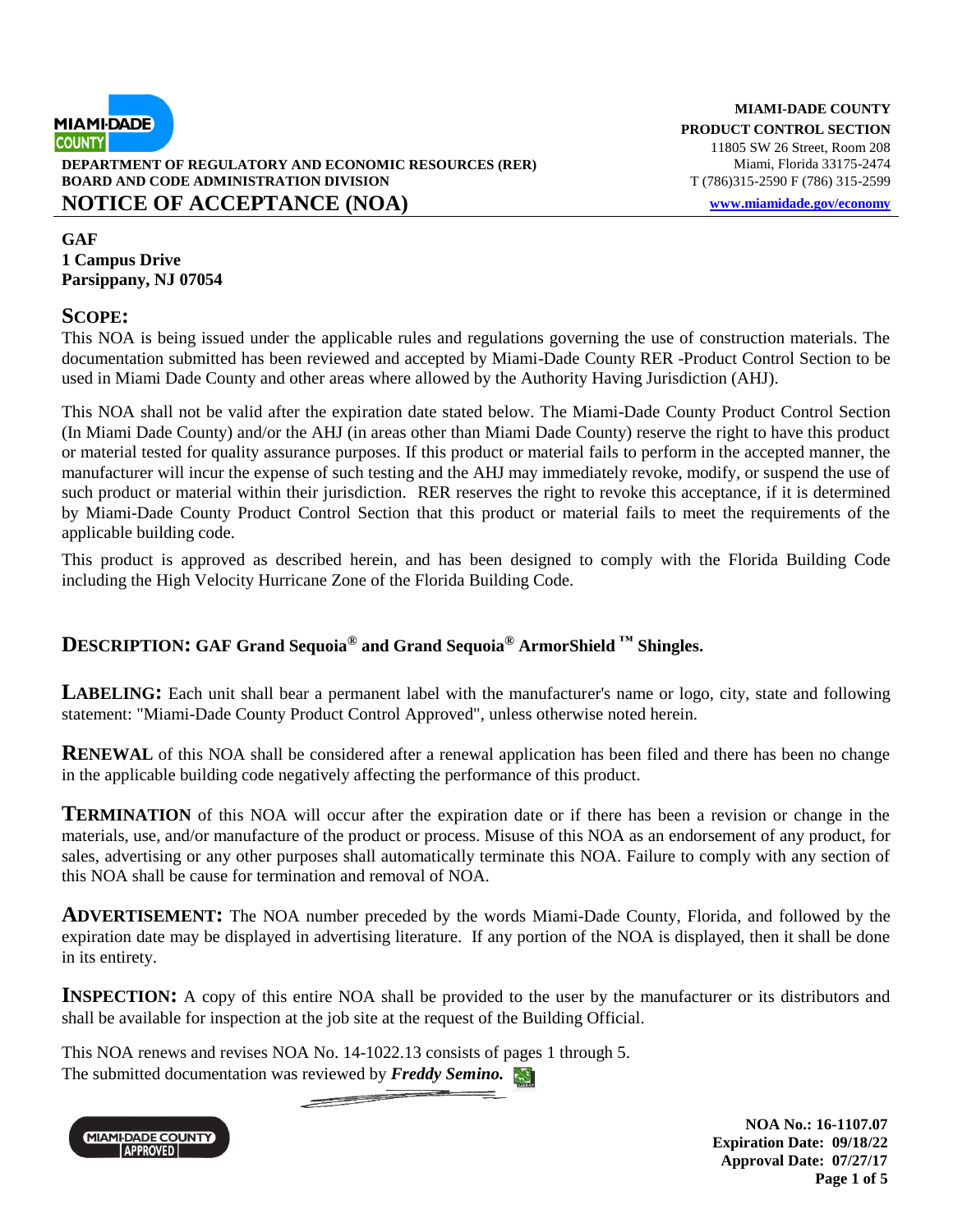#### **ROOFING ASSEMBLY APPROVAL**

| Category:            | Roofing                 |
|----------------------|-------------------------|
| <b>Sub-Category:</b> | <b>Asphalt Shingles</b> |
| <b>Material:</b>     | Laminate                |
| <b>Deck Type:</b>    | Wood                    |

#### **SCOPE:**

This approves **GAF Grand Sequoia® and Grand Sequoia® ArmorShield ™** as manufactured by **GAF** and described in Section 2 of this Notice of Acceptance.

### **PRODUCT DESCRIPTION:**

| <b>Manufactured by</b><br>Applicant                    | <b>Dimensions</b>                   | <b>Test</b><br><b>Specifications</b> | <b>Product</b><br><b>Description</b>                                               |
|--------------------------------------------------------|-------------------------------------|--------------------------------------|------------------------------------------------------------------------------------|
| <b>GAF Grand Sequoia</b> <sup>®</sup>                  | $17^\circ \times 40^{\prime\prime}$ | <b>TAS 110</b>                       | Fiberglas reinforced heavy weight asphalt roof                                     |
| <b>Manufacturing</b><br>Locations $#1, 2$              |                                     |                                      | shingle, with a laminate profile                                                   |
| Grand Sequoia <sup>®</sup><br>ArmorShield <sup>™</sup> | $17^{\circ}$ x 40 <sup>2</sup>      | <b>TAS 110</b>                       | Fiberglas reinforced heavy weight asphalt roof<br>shingle, with a laminate profile |

*Manufacturing Locations* **# 1**

## **MANUFACTURING LOCATION:**

- **1.** Fontana, CA
- **2.** Mt. Vernon, IN

### **EVIDENCE SUBMITTED:**

| <b>Test Agency</b>             | <b>Test Identifier</b> | <b>Test Name/Report</b> | <b>Date</b> |
|--------------------------------|------------------------|-------------------------|-------------|
| Underwriters Laboratories Inc. | 4787643712             | <b>ASTM 3462</b>        | $10-14-16$  |
| Underwriters Laboratories Inc. | 10CA53934              | ASTM D3161              | 03/31/11    |
|                                |                        | ASTM D3462              |             |
|                                |                        | ASTM D6381              |             |
| Underwriters Laboratories Inc. | 09CA32904              | UL 2218                 | 10/28/10    |
| Underwriters Laboratories Inc. | 01NK45798              | ASTM D 3462             | 07/29/02    |
| Underwriters Laboratories Inc. | 01NK43792              | <b>TAS 107</b>          | 10/14/01    |
| PRI Asphalt Technologies       | GAF-010-02-01          | <b>TAS 100</b>          | 09/13/01    |

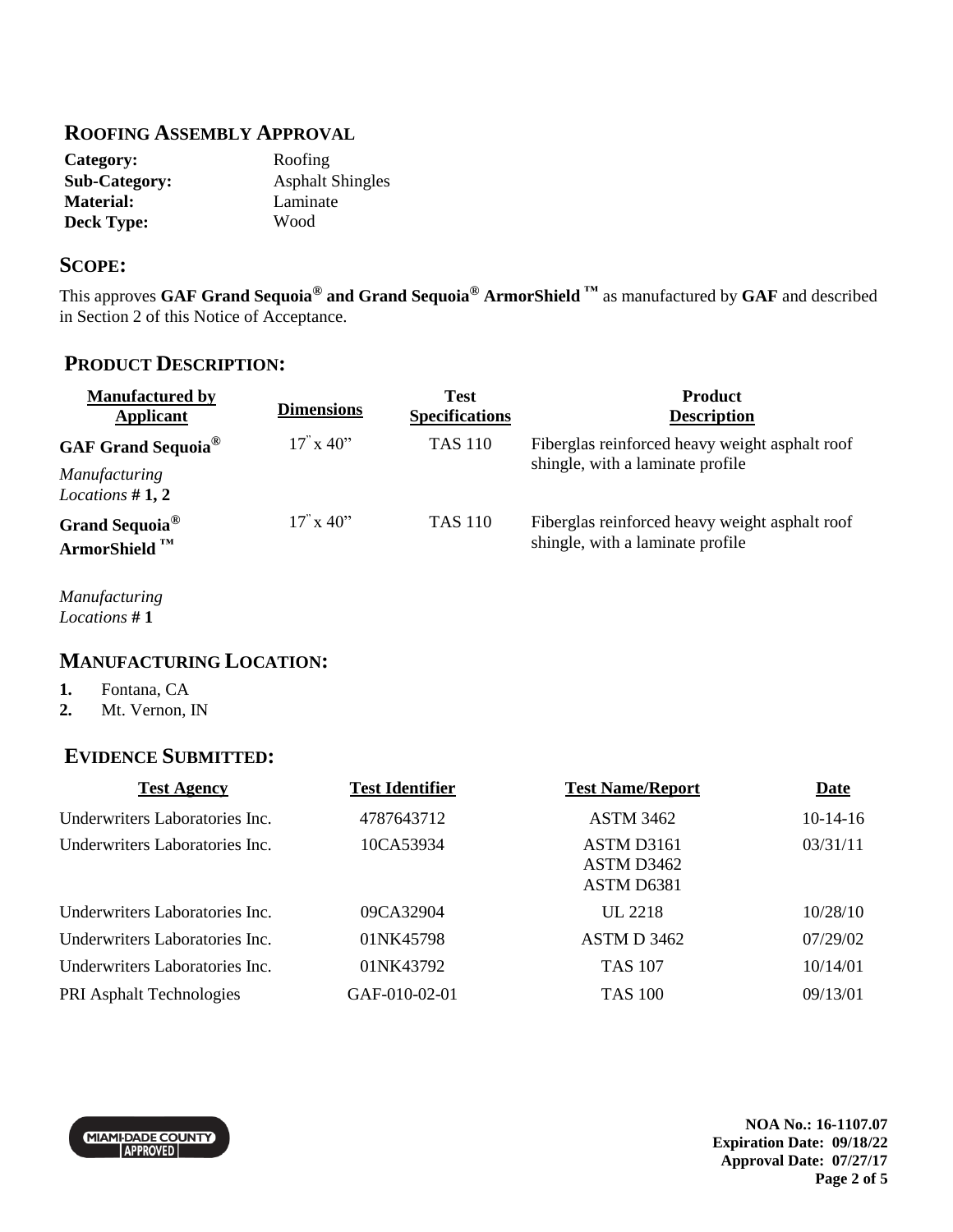# **LIMITATIONS:**

- **1.** Fire classification is not part of this acceptance; refer to a current Approved Roofing Materials Directory for fire ratings of this product.
- **2.** Shall not be installed on roof mean heights in excess of 33 ft.
- **3.** All products listed herein shall have a quality assurance audit in accordance with the Florida Building Code and Rule 61G20-3 of the Florida Administrative Code.

## **INSTALLATION:**

- **1.** Shingles shall be installed in compliance with Roofing Applications Standard RAS-115.
- **2.** Flashing shall be in accordance with Roofing Application Standard RAS 115.
- **3.** The manufacturer shall provide clearly written application instruction.
- **4.** Exposure and course layout shall be in compliance with Detail "A", attached.
- **5.** Nailing shall be in compliance with Detail "B", attached.

# **LABELING:**

Shingles shall bear the imprint or identifiable marking of the manufacturer's name or logo, city and state of manufacturing facility, and following statement: "Miami-Dade County Product Control Approved" or the Miami-Dade County Product Control Seal as shown below.



## **BUILDING PERMIT REQUIREMENTS:**

Application for building permit shall be accompanied by copies of the following:

- **1.** This Notice of Acceptance.
- **2.** Any other documents required by Building Official or Applicable building code in order to properly evaluate the installation of this material.

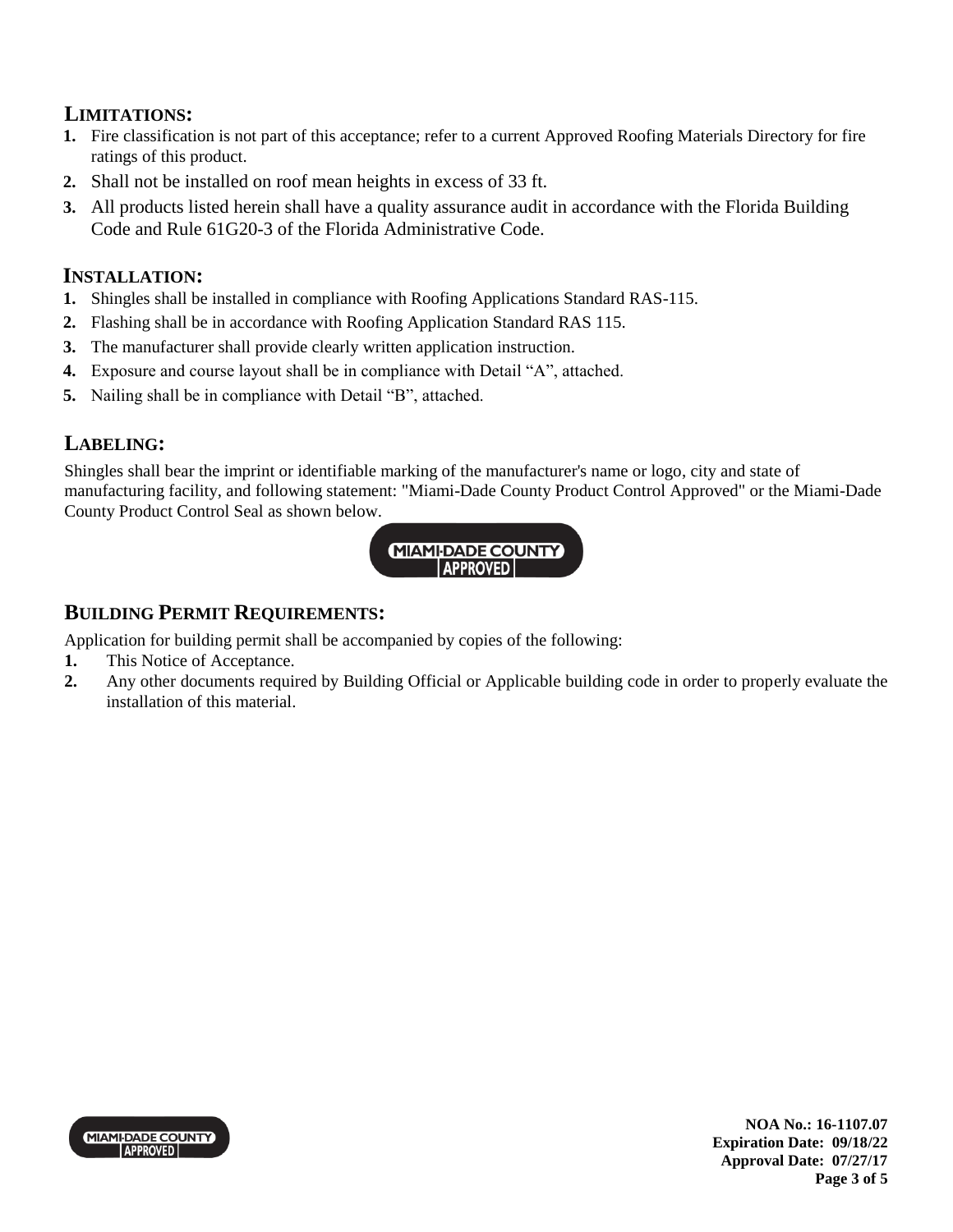# **DETAIL A**



MIAMI-DADE COUNTY

**NOA No.: 16-1107.07 Expiration Date: 09/18/22 Approval Date: 07/27/17 Page 4 of 5**